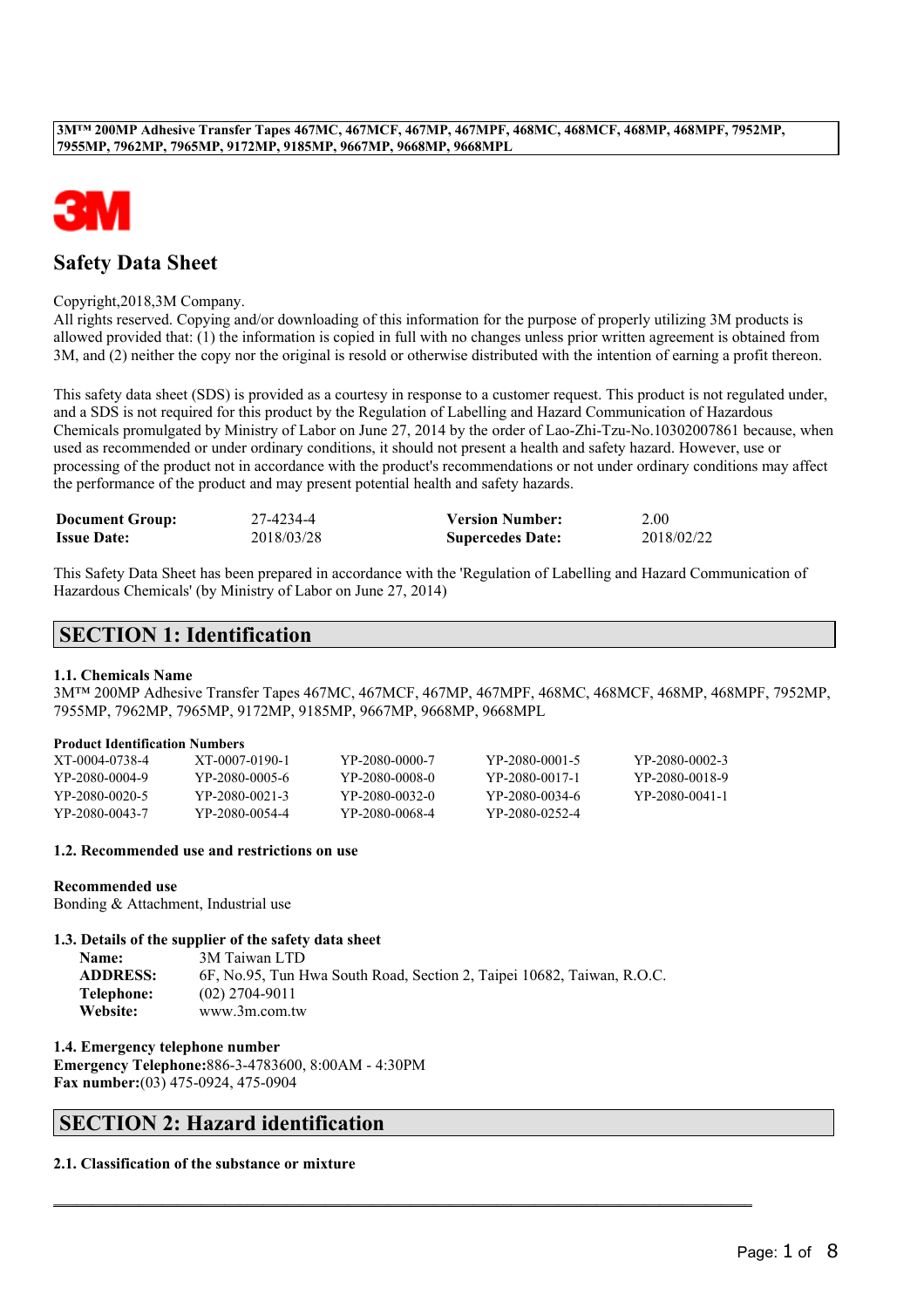This product is exempt from GHS classification according to article 4 of Regulation of Labelling and Hazard Communication of Dangerous and Harmful Materials.

### **2.2. Label elements**

**SIGNAL WORD** Not applicable.

### **Symbols** Not applicable.

**Pictograms** Not applicable

### **2.3. Other hazards**

None known

# **SECTION 3: Composition/information on ingredients**

### This material is a mixture.

| Ingredient                     | $\mathsf{IC.A.S.}\$ No. | $\frac{1}{6}$ by Wt |
|--------------------------------|-------------------------|---------------------|
| Disposable Paper or Film Liner | Mixture                 | Not Applicable      |
| Acrylate Polymer               | Trade Secret            | 100                 |

# **SECTION 4: First aid measures**

### **4.1. Description of first aid measures**

### **Inhalation:**

No need for first aid is anticipated.

**Skin Contact:** No need for first aid is anticipated.

### **Eye Contact:**

No need for first aid is anticipated.

### **If Swallowed:**

No need for first aid is anticipated.

### **4.2. Most important symptoms and effects, both acute and delayed**

See Section 11.1. Information on toxicological effects.

### **4.3. Advice to protect the rescuer and special warning to doctors**

Refer to other sections of this SDS for information regarding physical and health hazards, respiratory protection, ventilation and personal protective equipment.

 $\_$  , and the set of the set of the set of the set of the set of the set of the set of the set of the set of the set of the set of the set of the set of the set of the set of the set of the set of the set of the set of th

### **4.4. Indication of any immediate medical attention and special treatment required**

Not applicable

# **SECTION 5: Fire-fighting measures**

### **5.1. Suitable extinguishing media**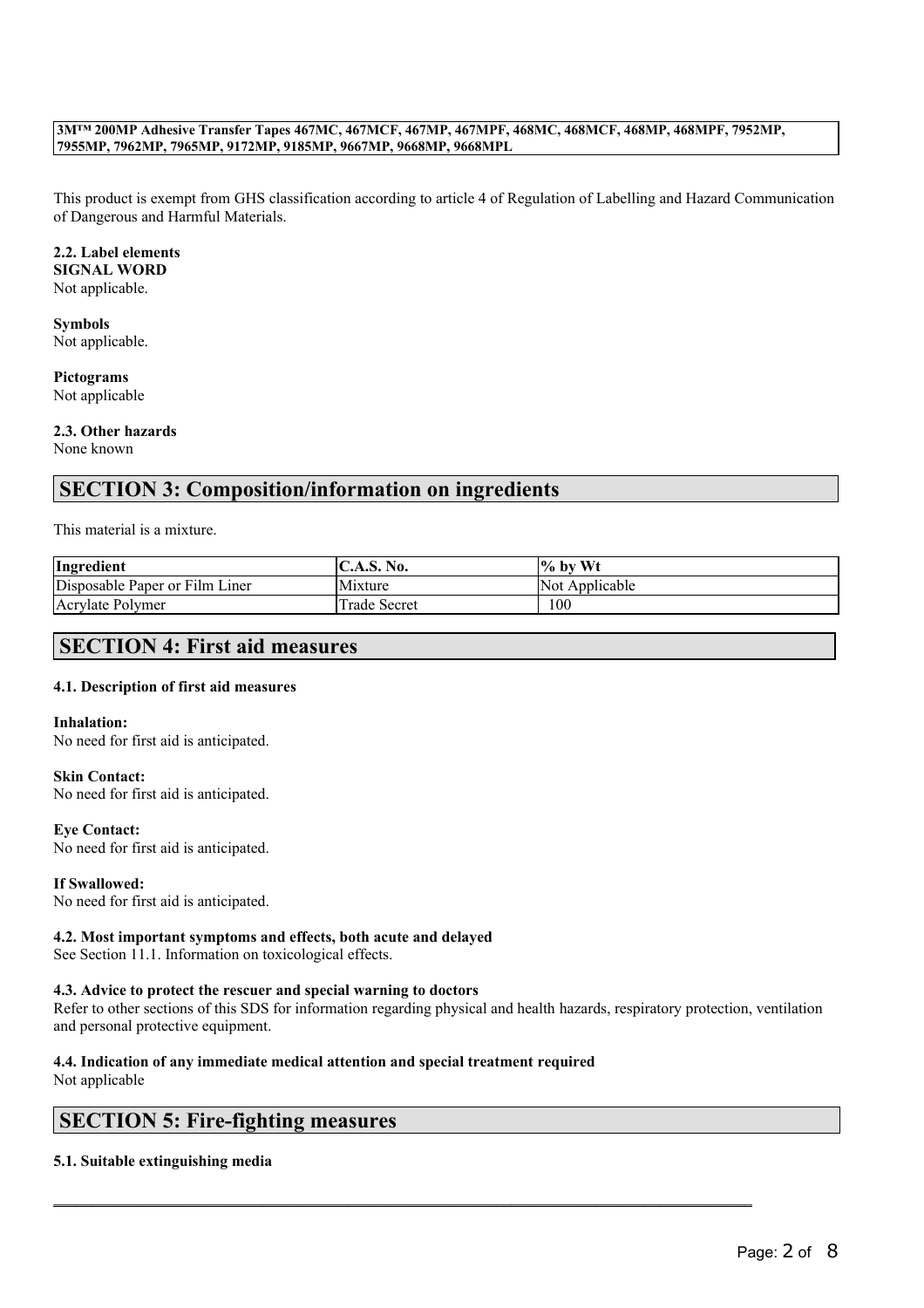In case of fire: Use a fire fighting agent suitable for ordinary combustible material such as water or foam to extinguish.

### **5.2. Special hazards arising from the substance or mixture** None inherent in this product.

### **Hazardous Decomposition or By-Products**

**Substance Condition**

Hydrocarbons During Combustion Carbon monoxide During Combustion Carbon dioxide During Combustion

### **5.3. Special protective actions for fire-fighters**

No special protective actions for fire-fighters are anticipated.

# **5.4. Special equipment for the protection of fire-fighters**

No information is available.

# **SECTION 6: Accidental release measures**

### **6.1. Personal precautions, protective equipment and emergency procedures**

Not applicable. Observe precautions from other sections.

### **6.2. Environmental precautions**

Not applicable. Avoid release to the environment.

### **6.3. Methods and material for containment and cleaning up**

Not applicable. Collect as much of the spilled material as possible. Seal the container.

# **SECTION 7: Handling and storage**

### **7.1. Precautions for safe handling**

This product is considered to be an article which does not release or otherwise result in exposure to a hazardous chemical under normal use conditions.

### **7.2. Conditions for safe storage including any incompatibilities**

Not applicable.

## **SECTION 8: Exposure controls/personal protection**

### **8.1. Control parameters**

### **Occupational exposure limits**

No occupational exposure limit values exist for any of the components listed in Section 3 of this SDS.

### **Biological limit values**

No biological limit values exist for any of the components listed in Section 3 of this safety data sheet.

 $\_$  , and the set of the set of the set of the set of the set of the set of the set of the set of the set of the set of the set of the set of the set of the set of the set of the set of the set of the set of the set of th

### **8.2. Exposure controls**

### **8.2.1. Engineering controls**

Not applicable.

### **8.2.2. Personal protective equipment (PPE)**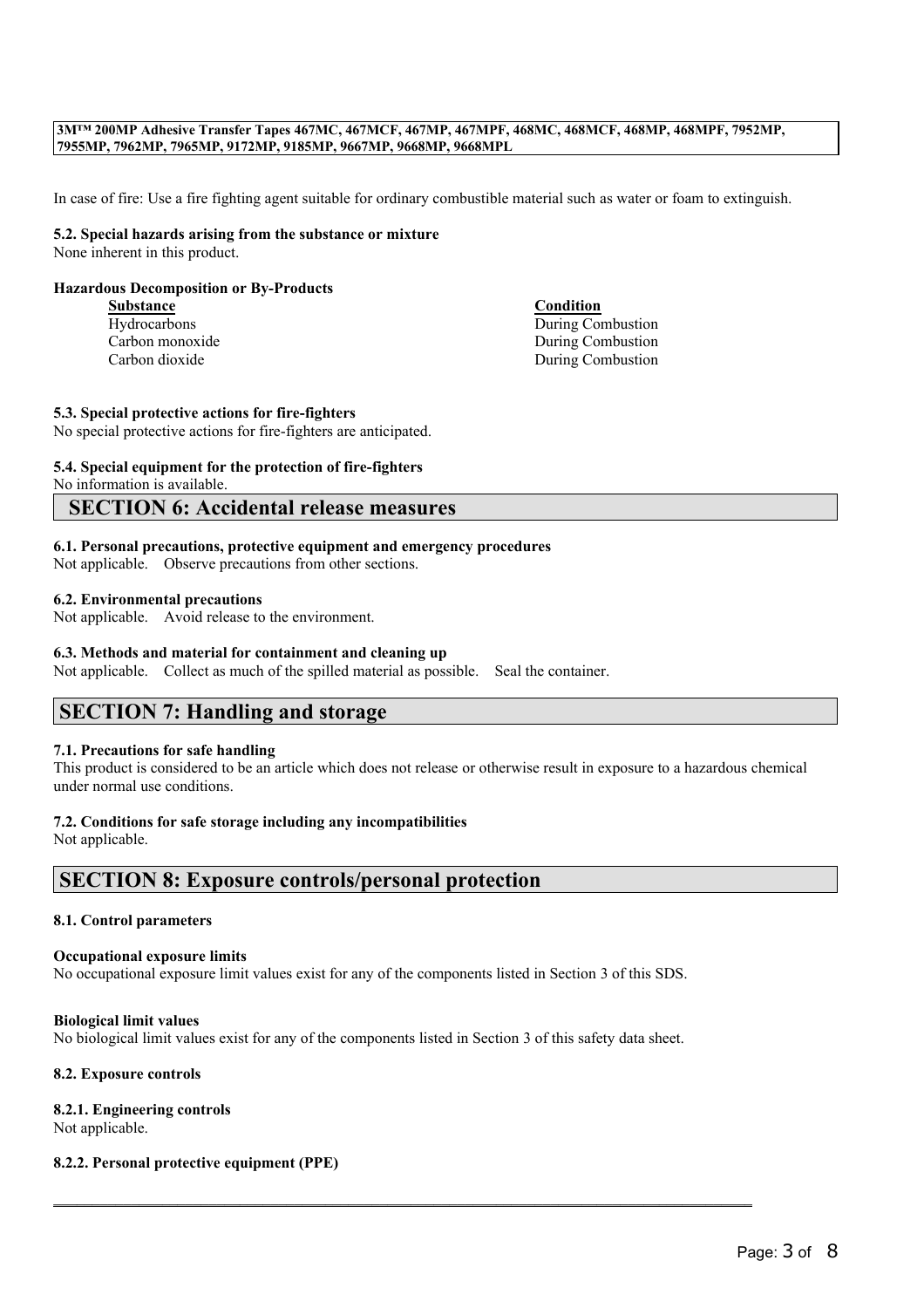### **Eye/face protection**

Eye protection not required.

### **Skin/hand protection**

No chemical protective gloves are required.

### **Respiratory protection**

Respiratory protection is not required.

### **8.3. Hygiene Measures**

See Section 7.1 Precautions for safe handling

# **SECTION 9: Physical and chemical properties**

### **9.1. Information on basic physical and chemical properties**

| <b>Physical state</b>                             | Solid                                                          |
|---------------------------------------------------|----------------------------------------------------------------|
| <b>Specific Physical Form:</b>                    | Roll of Tape                                                   |
| Appearance/Odor                                   | Translucent adhesive, slight acrylate odor, paper or fim quick |
|                                                   | release liner                                                  |
| <b>Odor threshold</b>                             | Not Applicable                                                 |
| рH                                                | Not Applicable                                                 |
| <b>Melting point/Freezing point</b>               | No Data Available                                              |
| Boiling point/Initial boiling point/Boiling range | Not Applicable                                                 |
| <b>Flash Point</b>                                | Not Applicable                                                 |
| <b>Evaporation rate</b>                           | Not Applicable                                                 |
| <b>Flammability (solid, gas)</b>                  | Not Classified                                                 |
| <b>Flammable Limits(LEL)</b>                      | Not Applicable                                                 |
| <b>Flammable Limits(UEL)</b>                      | Not Applicable                                                 |
| <b>Vapor Pressure</b>                             | Not Applicable                                                 |
| <b>Vapor Density</b>                              | Not Applicable                                                 |
| <b>Density</b>                                    | Not Applicable                                                 |
| <b>Relative Density</b>                           | Not Applicable                                                 |
| <b>Water solubility</b>                           | Nil                                                            |
| Solubility- non-water                             | Not Applicable                                                 |
| Partition coefficient: n-octanol/water            | No Data Available                                              |
| <b>Autoignition temperature</b>                   | Not Applicable                                                 |
| <b>Decomposition temperature</b>                  | Not Applicable                                                 |
| <b>Viscosity</b>                                  | Not Applicable                                                 |
| Molecular weight                                  | No Data Available                                              |
| <b>Volatile Organic Compounds</b>                 | Not Applicable                                                 |
| <b>Percent volatile</b>                           | Not Applicable                                                 |
| <b>VOC Less H2O &amp; Exempt Solvents</b>         | Not Applicable                                                 |
|                                                   |                                                                |

# **SECTION 10: Stability and reactivity**

### **10.1. Reactivity**

This material is considered to be non reactive under normal use conditions.

 $\_$  , and the set of the set of the set of the set of the set of the set of the set of the set of the set of the set of the set of the set of the set of the set of the set of the set of the set of the set of the set of th

### **10.2. Chemical stability**

Stable.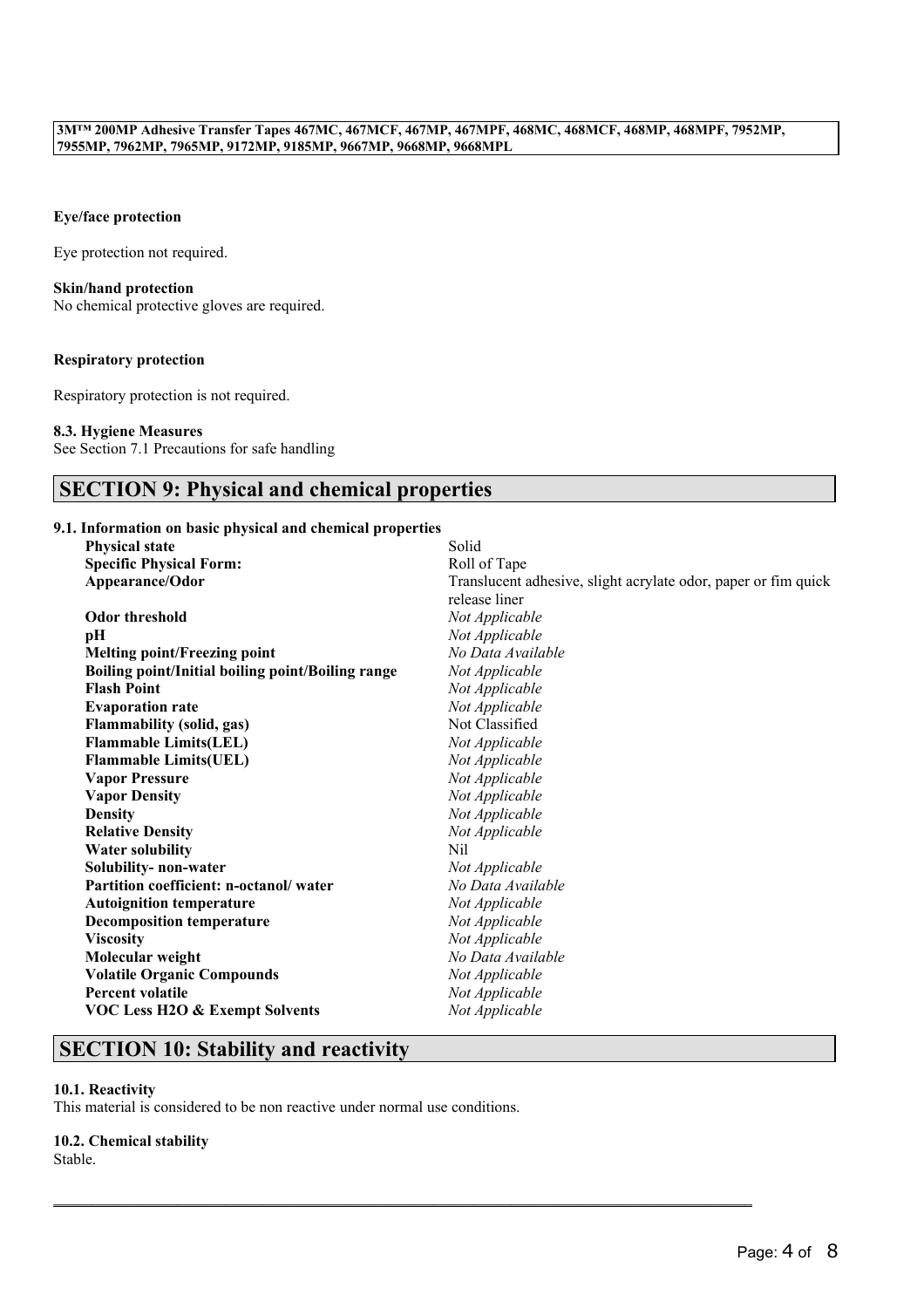**10.3. Possibility of hazardous reactions** Hazardous polymerization will not occur.

# **10.4. Conditions to avoid**

None known.

**10.5. Incompatible materials** None known.

**10.6. Hazardous decomposition products**

None known.

**Substance Condition**

Refer to section 5.2 for hazardous decomposition products during combustion.

Under recommended usage conditions, hazardous decomposition products are not expected. Hazardous decomposition products may occur as a result of oxidation, heating, or reaction with another material.

# **SECTION 11: Toxicological information**

The information below may not be consistent with the material classification in Section 2 if specific ingredient **classifications are mandated by a competent authority. In addition, toxicological data on ingredients may not be** reflected in the material classification and/or the signs and symptoms of exposure, because an ingredient may be present below the threshold for labeling, an ingredient may not be available for exposure, or the data may not be **relevant to the material as a whole.**

### **11.1. Information on Toxicological effects**

### **Signs and Symptoms of Exposure**

Based on test data and/or information on the components, this material may produce the following health effects:

### **Inhalation:**

No health effects are expected. No known health effects.

### **Skin Contact:**

Contact with the skin during product use is not expected to result in significant irritation.

### **Eye Contact:**

Contact with the eyes during product use is not expected to result in significant irritation.

### **Ingestion:**

No health effects are expected. No known health effects.

### **Chronic toxicity or long term toxicity**

### **Additional Information:**

This product, when used under reasonable conditions and in accordance with the directions for use, should not present a health hazard. However, use or processing of the product in a manner not in accordance with the product's directions for use may affect the performance of the product and may present potential health and safety hazards.

 $\_$  , and the set of the set of the set of the set of the set of the set of the set of the set of the set of the set of the set of the set of the set of the set of the set of the set of the set of the set of the set of th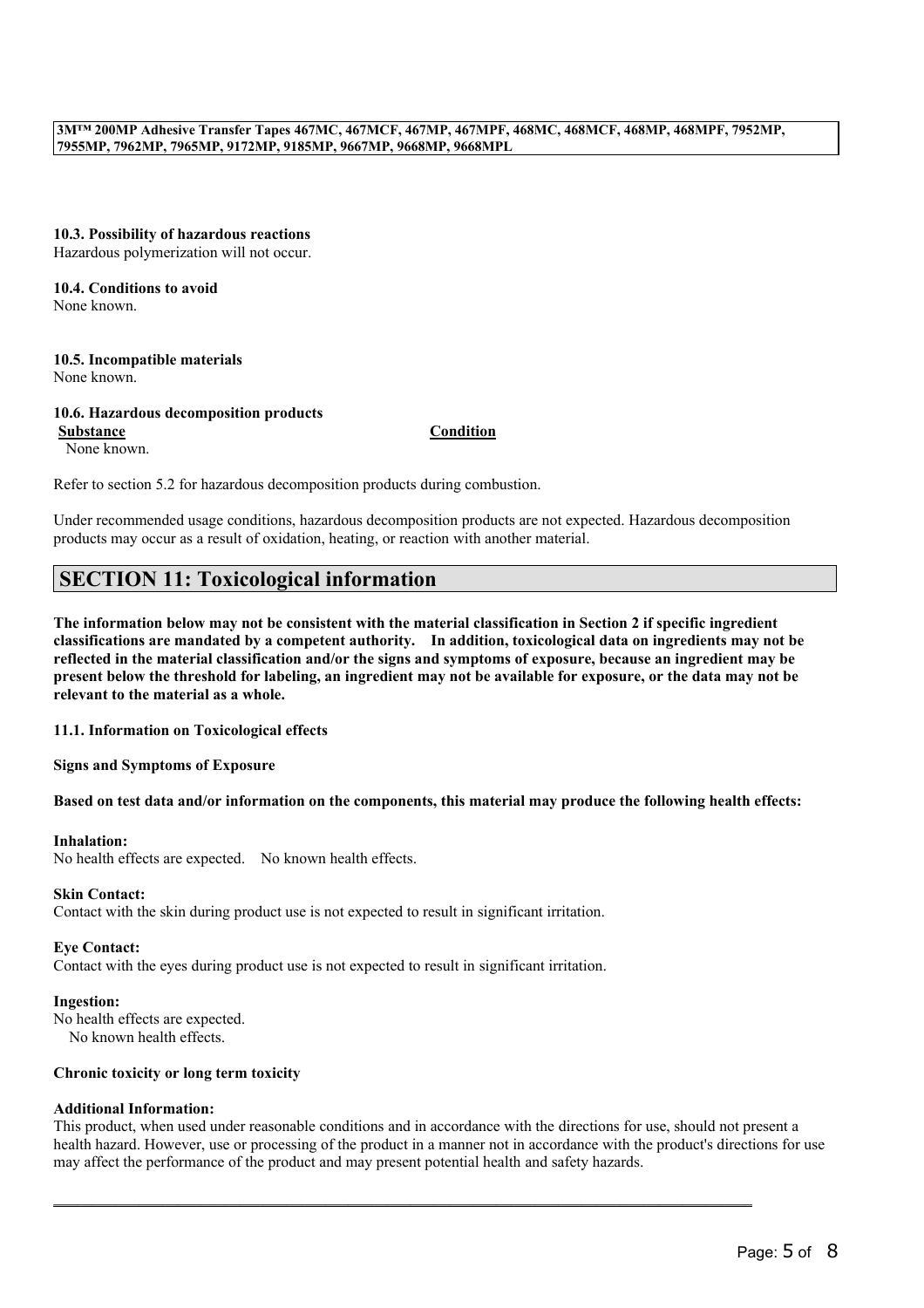### **Toxicological Data**

If a component is disclosed in section 3 but does not appear in a table below, either no data are available for that endpoint or the data are not sufficient for classification.

### **Acute Toxicity**

| <b>Name</b>       | Route     | $\sim$<br>Species | $ -$<br>'alue                                                                                               |
|-------------------|-----------|-------------------|-------------------------------------------------------------------------------------------------------------|
| product<br>)veral | Ingestion |                   | $-5.000$<br><b>CONTRACT</b><br>$J$ mg/k<br>calculated<br>available:<br>data<br>N <sub>o</sub><br>NU.<br>. . |

 $ATE = acute$  toxicity estimate

### **Skin Corrosion/Irritation**

For the component/components, either no data are currently available or the data are not sufficient for classification.

### **Serious Eye Damage/Irritation**

For the component/components, either no data are currently available or the data are not sufficient for classification.

#### **Skin Sensitization**

For the component/components, either no data are currently available or the data are not sufficient for classification.

### **Respiratory Sensitization**

For the component/components, either no data are currently available or the data are not sufficient for classification.

### **Germ Cell Mutagenicity**

For the component/components, either no data are currently available or the data are not sufficient for classification.

#### **Carcinogenicity**

For the component/components, either no data are currently available or the data are not sufficient for classification.

### **Reproductive Toxicity**

### **Reproductive and/or Developmental Effects**

For the component/components, either no data are currently available or the data are not sufficient for classification.

### **Target Organ(s)**

### **Specific Target Organ Toxicity - single exposure** For the component/components, either no data are currently available or the data are not sufficient for classification.

### **Specific Target Organ Toxicity - repeated exposure**

For the component/components, either no data are currently available or the data are not sufficient for classification.

#### **Aspiration Hazard**

For the component/components, either no data are currently available or the data are not sufficient for classification.

### Please contact the address or phone number listed on the first page of the SDS for additional toxicological information **on this material and/or its components.**

### **SECTION 12: Ecological information**

The information below may not be consistent with the material classification in Section 2 if specific ingredient **classifications are mandated by a competent authority. Additional information leading to material classification in** Section 2 is available upon request. In addition, environmental fate and effects data on ingredients may not be reflected in this section because an ingredient is present below the threshold for labeling, an ingredient is not expected to be available for exposure, or the data is considered not relevant to the material as a whole.

 $\_$  , and the set of the set of the set of the set of the set of the set of the set of the set of the set of the set of the set of the set of the set of the set of the set of the set of the set of the set of the set of th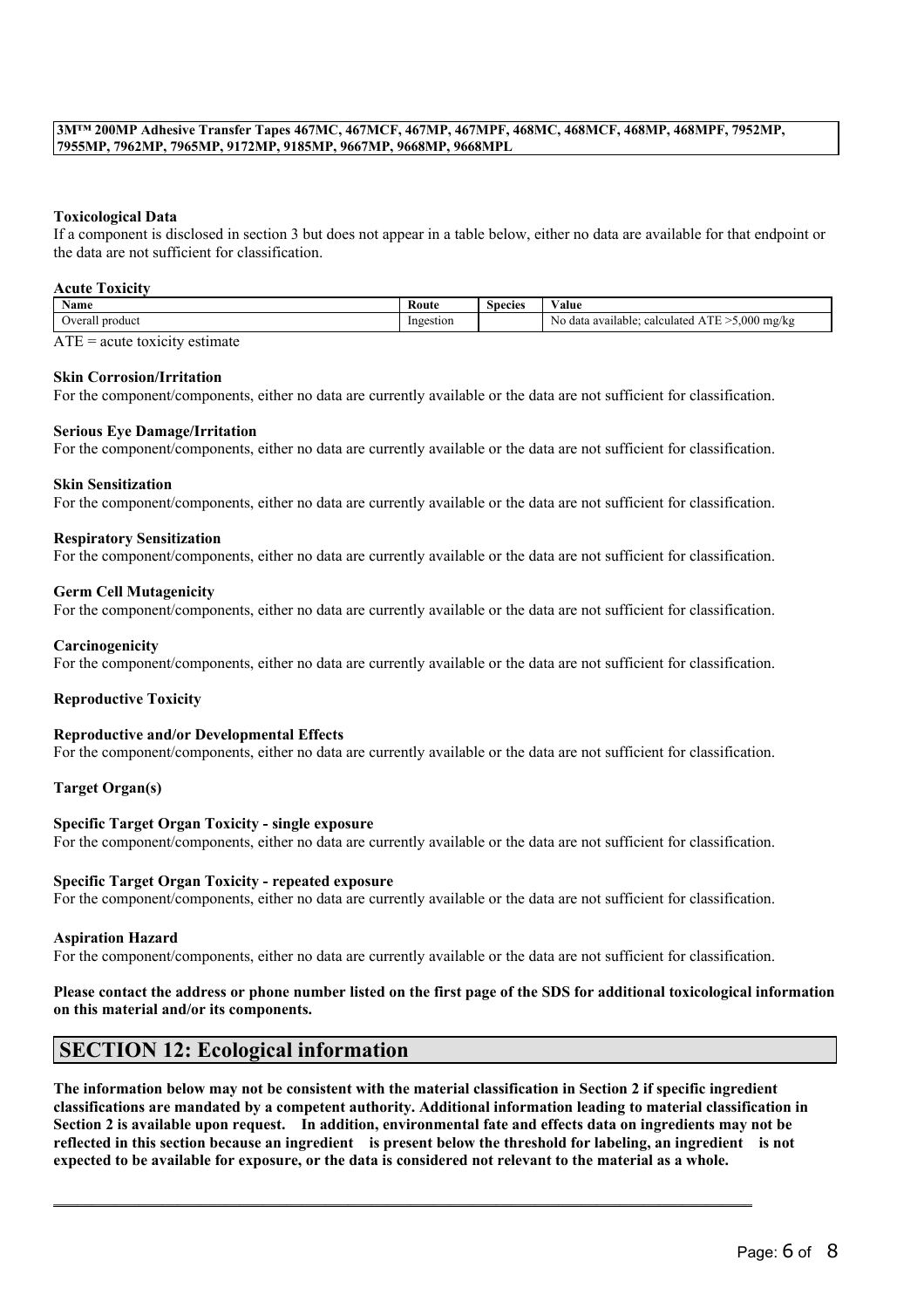### **12.1. Toxicity**

### **Acute aquatic hazard:**

Not acutely toxic to aquatic life by GHS criteria.

### **Chronic aquatic hazard:**

Not chronically toxic to aquatic life by GHS criteria.

No product test data available

### **12.2. Persistence and degradability**

No test data available

### **12.3. Bioaccumulative potential**

No test data available

### **12.4. Mobility in soil** Please contact manufacturer for more details

### **12.5 Other adverse effects**

No information available

# **SECTION 13: Disposal considerations**

### **13.1. Disposal methods**

Dispose of contents/ container in accordance with the local/regional/national/international regulations.

Prior to disposal, consult all applicable authorities and regulations to insure proper classification. Dispose of waste product in a permitted industrial waste facility. As a disposal alternative, incinerate in a permitted waste incineration facility. If no other disposal options are available, waste product may be placed in a landfill properly designed for industrial waste.

# **SECTION 14: Transport Information**

### **14.1. International Regulations**

Not hazardous for transportation.

**UN No.:** Not applicable **UN Proper shipping name:** Not applicable **Transportation Class (IMO):** Not applicable **Transportation Class (IATA):** Not applicable **Packing Group:** Not applicable **Marine pollutant:** Not applicable **Specific transport measures and precautionary conditions:** Not applicable

# **SECTION 15: Regulatory information**

### **15.1. Safety, health and environmental regulations/legislation specific for the substance or mixture**

### **Applicable regulations:**

Taiwan. Methods and Facilities Standards for the Storage, Clearance and Disposal of Industrial Waste (EPA Order No. 0950098458C, Table 1 Process Hazardous Industrial Waste, December 14, 2006)

 $\_$  , and the set of the set of the set of the set of the set of the set of the set of the set of the set of the set of the set of the set of the set of the set of the set of the set of the set of the set of the set of th

Occupational Safety and Health Act